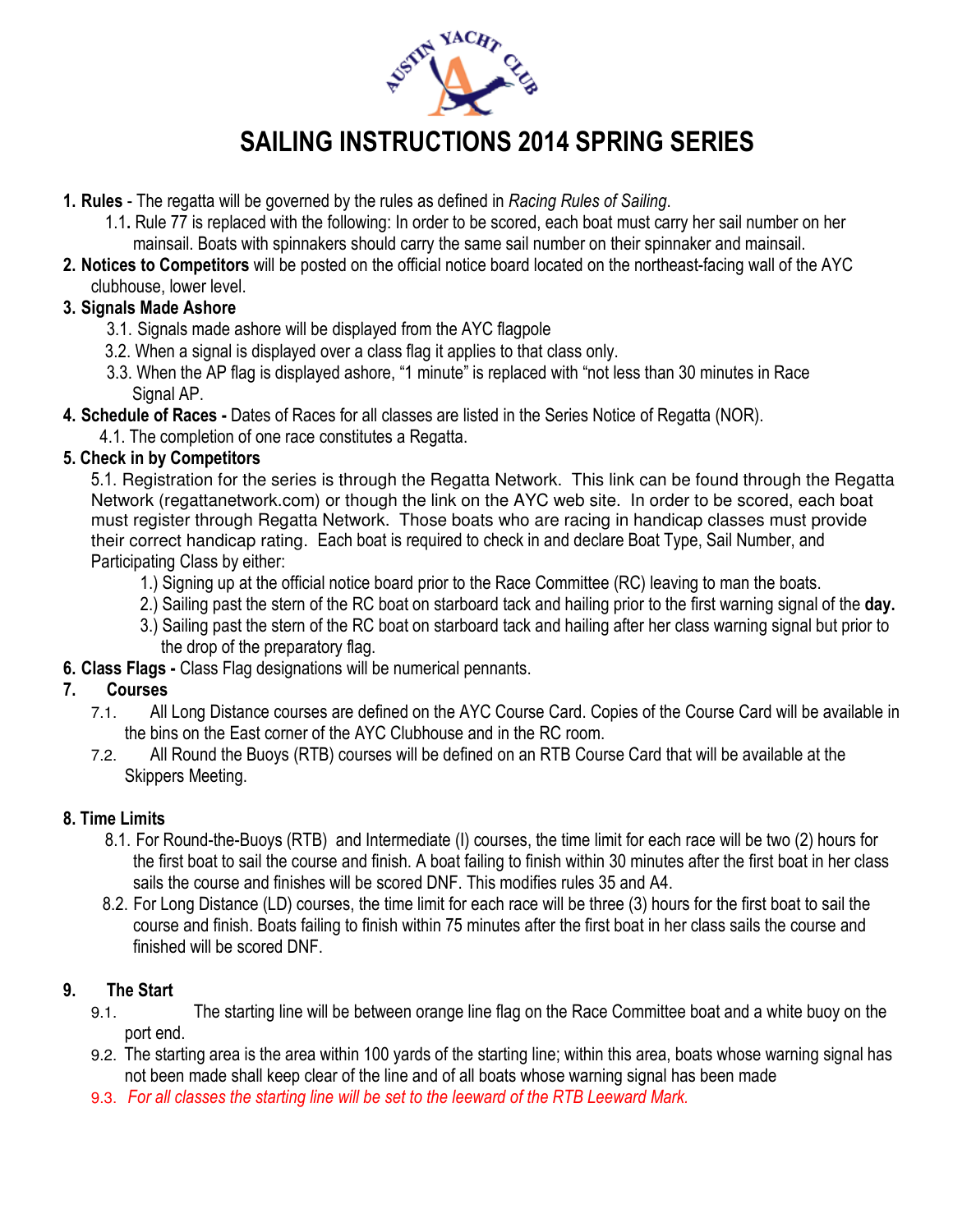#### d

#### 10. Recalls

- 10.1.The RC will attempt to promptly broadcast the sail number of each recalled boat on the primary VHF channel posted on the official notice board. The following shall NOT be grounds for redress:
	- 10.1.1. Failure of a boat to receive the recall broadcast.
	- 10.1.2. Failure of the RC to broadcast recall numbers.
	- 10.1.3. A boat's position in the sequence of broadcast numbers.
- 10.2.A class that has a General Recall will go to the end of the starting sequence for it's next start.
- 11. Change of Course For Long Distance (LD) courses; the Race Committee may not change the direction or length of any leg of the course after the start. This modifies rule 33.
- 12. The Finish The finish line will be between an orange line flag on a Race Committee boat and a white buoy on the starboard end.
	- 12.1. After starting, the finish line is an obstruction, except when on the last leg of the course. Boats that sail through this obstruction will immediately be scored points equal to DNF. This modifies Rule 28.1.
	- 12.2. For RTB classes the finish will be either to leeward of the Leeward Mark or to windward of the Windward Mark depending on the course sailed.
	- 12.3. For Long Distance courses the Finish Line will be to the leeward of the RTB Leeward Mark.
- 13. Protests Written protests shall be filed with a Race Committee representative in the AYC office. Protests shall be filed within 30 minutes of the Race Committee boat docking after the race. Protests will be heard in the approximate the order of receipt as soon as possible on the day of the race or as soon as reasonably possible.

#### 14. Mediation

- 14.1. Before any protest is scheduled for a hearing, a mediation meeting will be held for all protests citing alleged breaches of the rules of Part 2 of the Racing Rules of Sailing that involves only two boats. This modifies rules 63.1.
- 14.2. After a written protest form is delivered, one designated representative, in compliance with rule 63.3(a), for each party will appear with a mediator. No witnesses are permitted during mediation.
- 14.3. After hearing the testimony of each representative the mediator shall reach one of the following conclusions:
	- 14.3.1. There was no breach of a rule or the protest is invalid. If the representatives agree, the protest is withdrawn and cannot be reopened. If any representative disagrees the matter goes to the protest.
	- 14.3.2. There was a breach of a rule by one or more of the boats involved. The representative(s) of the offending boats(s) have the option of accepting a 40 percent alternative penalty (calculated as in rule 44.3(c)) or submitting the matter to the protest committee for a hearing. If the penalty is accepted, the matter cannot be reopened or made the subject of a redress request
	- 14.3.3. The matter should go to the protest committee for a hearing.
- 14.4. When the protest is referred to the protest committee, the mediator will not be a member of the protest committee that hears the protest, but will be allowed to observe the evidence presented and to provide testimony

## 15. Safety

- 15.1. The level of Lake Travis fluctuates so beware of shallow spots.
- 15.2. A boat retiring from a race shall notify the RC before leaving the racing area or as soon as possible.
- 15.3. For matters concerning safety, boats may contact the RC by VHF radio on the primary or alternate operating channel posted on the Official Notice Board.
- 16. Disclaimer of Liability Competitors participate in the series races entirely at their own risk. See rule 4, Decision to Race. The organizing authority will not accept liability for material damage or personal injury or death sustained in